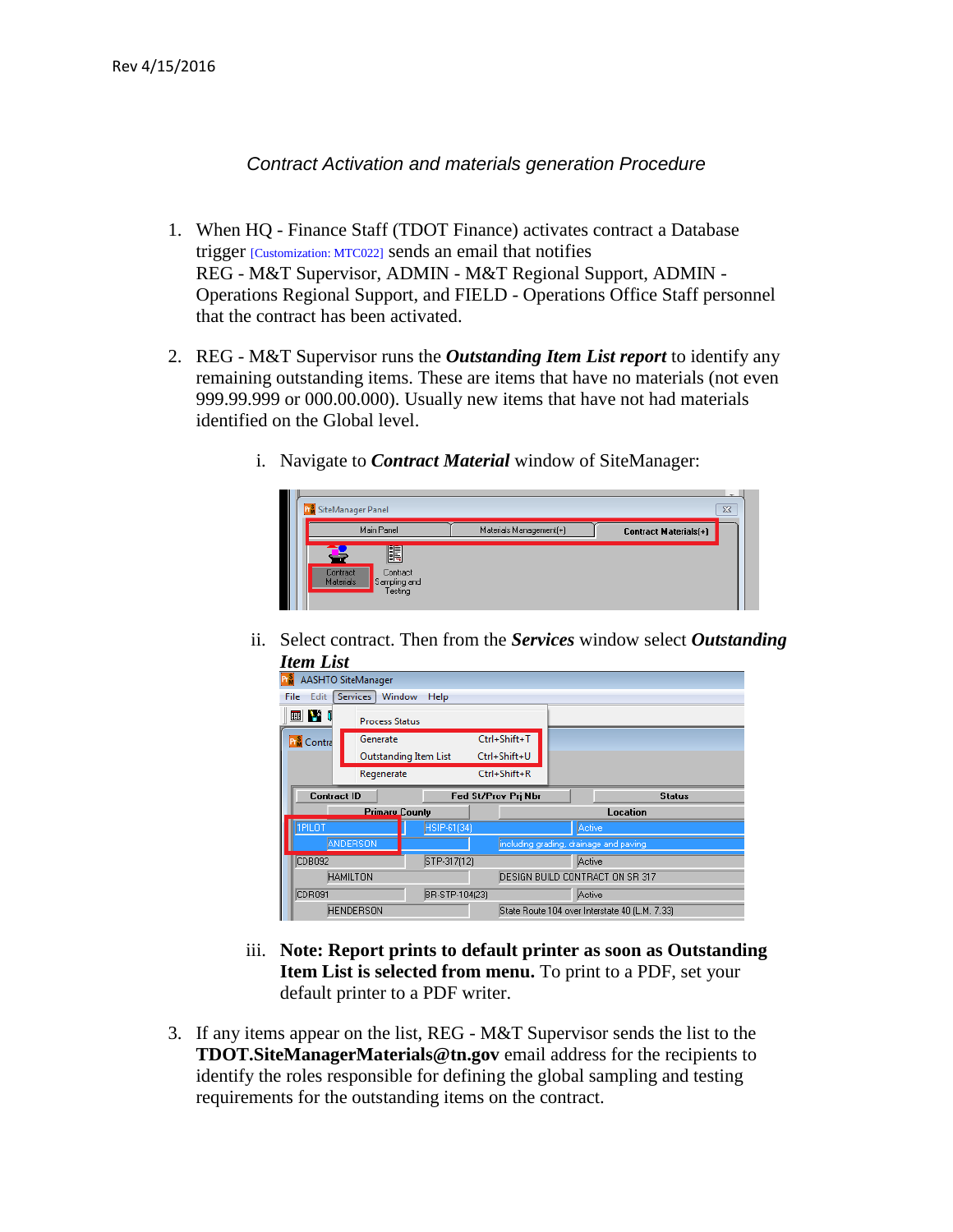- 4. If the Outstanding Item List report is blank, REG M&T Supervisor generates contract materials.
- 5. Next we will generate contract materials using the same window:
	- i. Make sure you have selected the contract you want to generate materials for in the *Contract Materials* window
	- ii. From the *Services* menu select *Generate*
	- iii. Contract will automatically be removed from list and materials with global S&T requirements are linked to all contract items.
- 6. Immediately after generating contract materials, run BOE report *RR005 – Materials Sampling Checklist*.
	- i. Select your contract.
	- ii. Select ALL Project Numbers
	- iii. Select ALL items
	- iv. Select "Y" in the "Only Display data for 999 Materials" drop down box
	- v. Select OK button and report will open.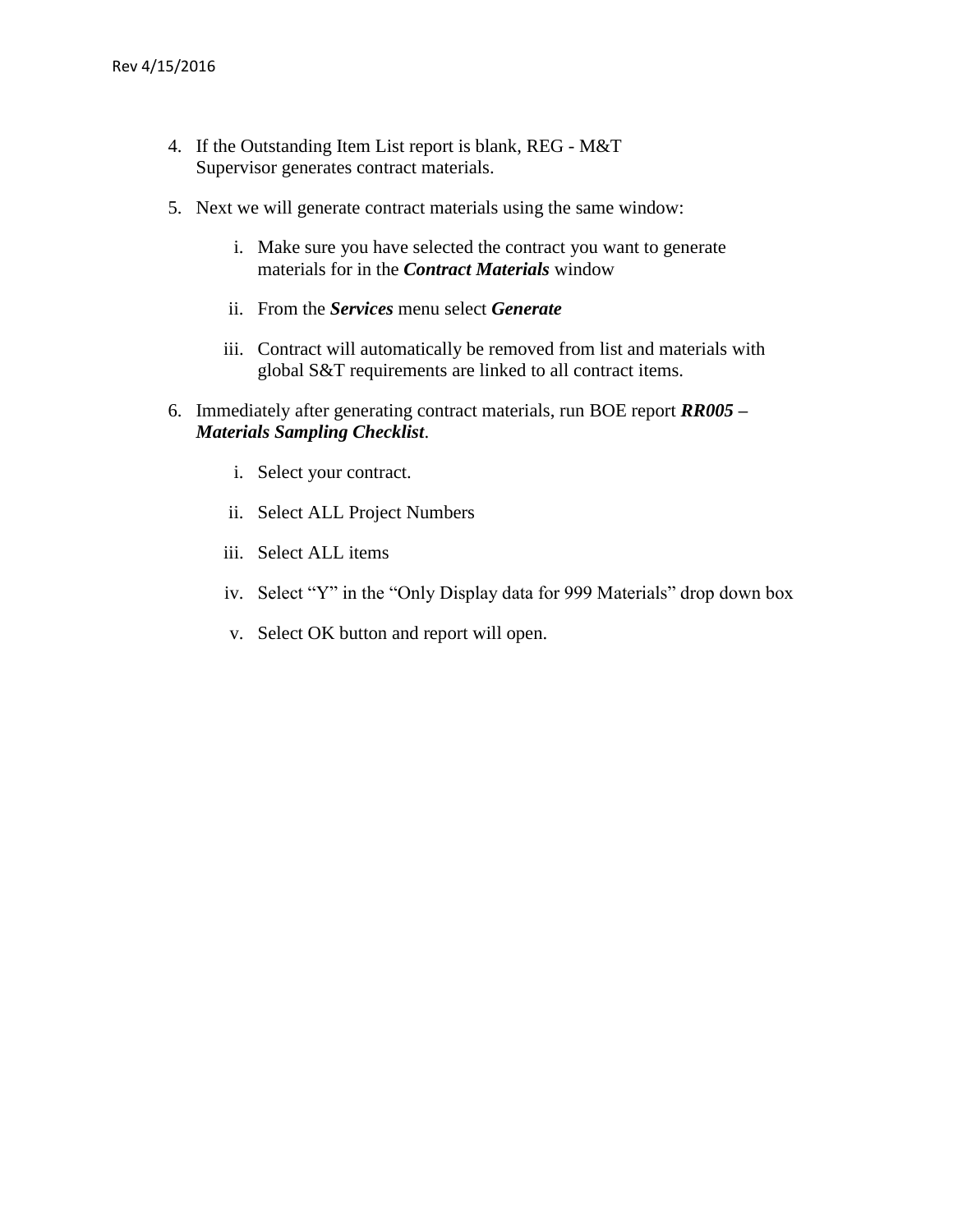| Home   Document List   Open +   Send To +   Dashboards + |                              |                         |        |                   |
|----------------------------------------------------------|------------------------------|-------------------------|--------|-------------------|
| <b>View - Materials Sampling Checklist RR005_TSMR</b>    |                              |                         |        |                   |
| Enter prompt values.                                     |                              |                         |        |                   |
|                                                          |                              |                         |        |                   |
| Select Contract, Project Numbers and Item Codes          |                              |                         |        |                   |
| Select Contract (Required):                              |                              |                         |        |                   |
| 4PILOT                                                   | ÷                            |                         |        |                   |
|                                                          |                              |                         |        |                   |
| Select Project Number (Required):                        |                              |                         |        |                   |
| <b>Available Values:</b>                                 |                              | Selected Values:        |        |                   |
| 36001-3290-14                                            |                              | 36001-3290-14           |        |                   |
|                                                          | $\rightarrow$                |                         |        |                   |
|                                                          |                              |                         |        |                   |
|                                                          | $\gg$                        |                         |        |                   |
|                                                          |                              |                         |        |                   |
|                                                          |                              |                         | Remove | Remove All        |
| Select Item (Required):                                  |                              |                         |        |                   |
| <b>Available Values:</b>                                 |                              | <b>Selected Values:</b> |        |                   |
| 203-01<br>203-01.03                                      | $\blacktriangle$<br>Έì       | 203-01<br>203-01.03     |        | ▲<br>E            |
| 203-01.79                                                | $\left\langle \right\rangle$ | 203-01.79<br>203-02.01  |        |                   |
| 203-02.01<br>203-50                                      |                              | 203-50                  |        |                   |
| 203-50.01<br>204-10.01                                   | $\gg$                        | 203-50.01<br>204-10.01  |        |                   |
| 204-10.02                                                |                              | 204-10.02               |        | ٠                 |
|                                                          |                              |                         | Remove | <b>Remove All</b> |
|                                                          |                              |                         |        |                   |
| Only Display data for 999 Materials: Y/N                 |                              |                         |        |                   |
| Y                                                        | ٠                            |                         |        |                   |
|                                                          |                              |                         |        |                   |
|                                                          |                              |                         |        |                   |
|                                                          |                              |                         |        |                   |

7. Select the *Export this report* button and export to PDF.

| Home   Document List   Open -   Send To         |   | ×<br><b>Export</b>                      |
|-------------------------------------------------|---|-----------------------------------------|
| <b>View - Materials Sampling Checklist RR00</b> |   | File Format:<br>Crystal Reports (RPT)   |
| <b>Parameters P</b> Group Tree                  | А | Crystal Reports (RPT)<br>Pad            |
| Export this report                              |   | <b>PDF</b><br>Microsoft Excel (97-2003) |
|                                                 |   | Microsoft Excel (97-2003) Data-Only     |

8. We now open the *Contract Sample and Testing Requirements* window:

| SiteManager Panel                 |                                                   |                         | w                            |
|-----------------------------------|---------------------------------------------------|-------------------------|------------------------------|
|                                   | Main Panel                                        | Materials Management(+) | <b>Contract Materials(+)</b> |
| 들<br>Contract<br><b>Materials</b> | <b>III</b><br>Contract<br>Sampling and<br>Testing |                         |                              |

9. Find each item on report RR005 by matching the "*Line Item Number*"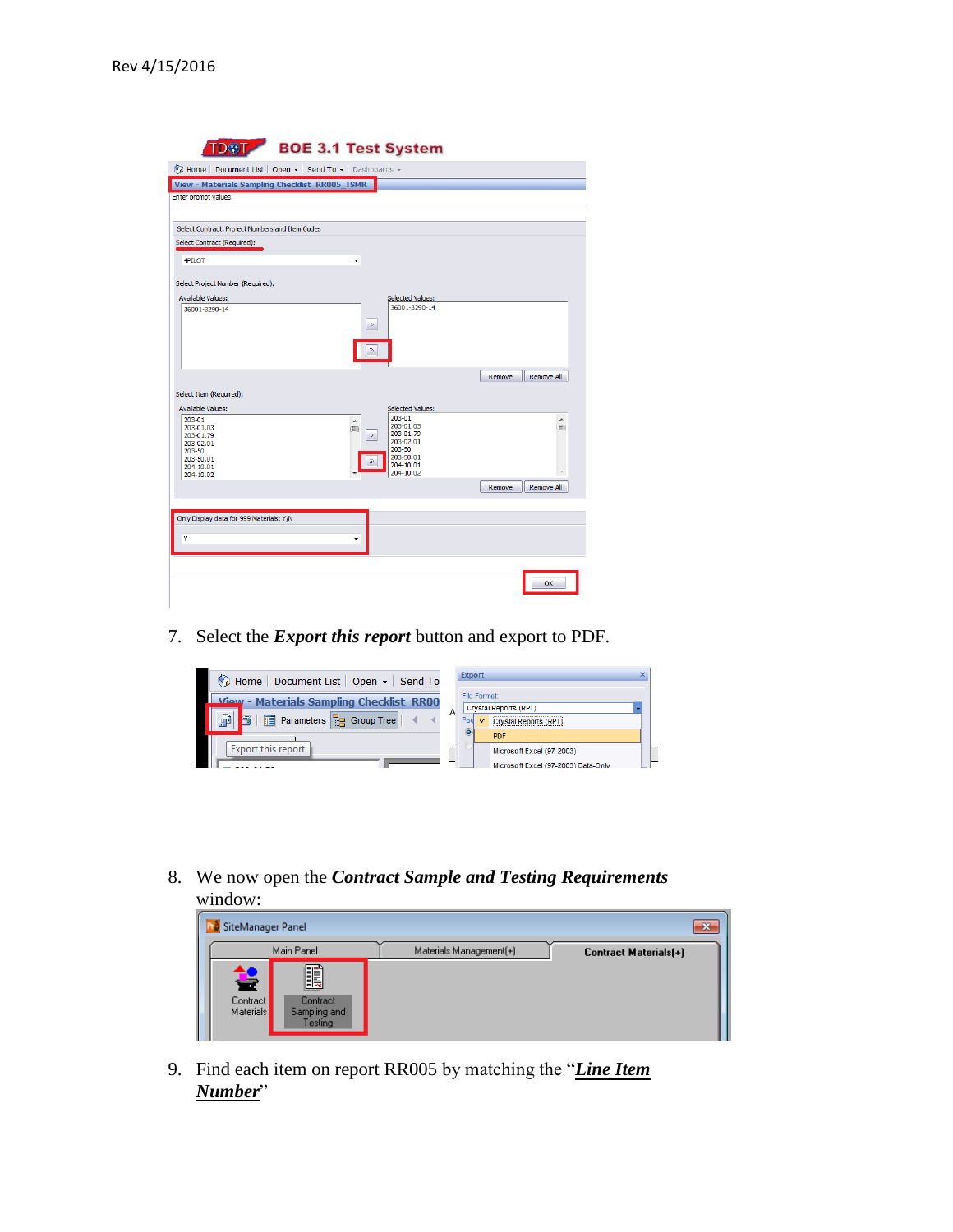|                                                      |                                         |                       | Select Contract/Material Information |                                      |               |
|------------------------------------------------------|-----------------------------------------|-----------------------|--------------------------------------|--------------------------------------|---------------|
|                                                      |                                         | <b>Selection</b>      |                                      |                                      |               |
|                                                      |                                         | Contract              |                                      | 4PII NT                              |               |
|                                                      |                                         | Project/Line Item     |                                      | 36001-3290-14, 0460, STREA           |               |
|                                                      |                                         |                       |                                      |                                      |               |
|                                                      |                                         |                       |                                      |                                      |               |
| <b>Item</b>                                          |                                         |                       |                                      |                                      |               |
| 4PILOT<br>Contract:                                  | <b>Project Number:</b><br>36001-3290-14 | Find:                 |                                      |                                      |               |
| Item Code: 209-03.55                                 | Item Unit: Each                         | Project/Line Item     |                                      |                                      |               |
|                                                      |                                         | <b>Project Number</b> |                                      | Line Item Number Poposal Line Number |               |
| Item Description: STREAM MITIGATION (DESCRIPTION)    |                                         | 36001-3290-14         | 0460                                 | 00                                   | STREAM        |
| Category Number: 0100                                | Line Item Number:<br>0470               | 36001-3290-14         | 0470                                 |                                      | <b>STREA</b>  |
| <b>Material Code: 999.99.999</b>                     | <b>Material Name: No Test Assigned</b>  | 36001-3290-14         | 0480                                 | $0$ <sub>20</sub>                    | <b>STREAM</b> |
|                                                      |                                         | 36001-3290-14         | 0490                                 | $0$ 30                               | STREAM        |
| <b>Requirements (Testing)</b>                        |                                         | 36001-3290-14         | 0500                                 | $0$ 40                               | <b>PLACIN</b> |
|                                                      |                                         | 36001-3290-14         | 0510                                 | 0 <sub>50</sub>                      | <b>SEDIME</b> |
| Sample Type:<br><b>Information Only</b>              |                                         |                       |                                      |                                      |               |
| <b>Acceptance Method:</b><br><b>Information Only</b> |                                         |                       | m.                                   |                                      |               |
| <b>Test Method Description:</b>                      | M020 - Visually Accepted                |                       |                                      | OK<br>Cancel                         |               |
|                                                      |                                         |                       |                                      |                                      |               |

In the *Contract Sample and Testing Requirements* window, REG - M&T Supervisor associates the proper materials in place of the placeholder material to the contract item, sets the conversion factor, and associates appropriate tests.

10. REG - M&T Supervisor deletes the placeholder material, **999.99.999 – No Test Assigned** from the Contract Sample and Testing Requirements window.

|                                                               | 国内社会日后区别                                        |                  |                                    |               |                                   |  |
|---------------------------------------------------------------|-------------------------------------------------|------------------|------------------------------------|---------------|-----------------------------------|--|
|                                                               | <b>Contract Sample and Testing Requirements</b> |                  |                                    |               |                                   |  |
| <b>Materials</b>                                              | Sample and Testing                              |                  |                                    |               |                                   |  |
| Contract 4PILOT                                               | Project 36001-3290-14                           | Line Item Nbr    | $\boxed{0350}$                     |               | <b>Bid Item Code</b><br>203-01.79 |  |
| C.Y.<br><b>Item Unit</b>                                      |                                                 |                  |                                    |               |                                   |  |
| Proposal Line Nbr: 0370                                       |                                                 |                  |                                    |               |                                   |  |
|                                                               | Desc. 1: EXCAVATION/BACKFILL                    |                  |                                    |               |                                   |  |
| Desc. 2:                                                      |                                                 |                  |                                    |               |                                   |  |
| <b>Supp Desc1</b>                                             |                                                 |                  |                                    |               |                                   |  |
| <b>Supp Desc2</b>                                             |                                                 |                  |                                    |               |                                   |  |
| <b>Material Code</b>                                          | <b>Material Full Name</b>                       |                  |                                    | <b>Status</b> | <b>Material Short Name</b>        |  |
|                                                               |                                                 |                  |                                    |               |                                   |  |
| 999.99.999                                                    | No Test Assigned                                |                  |                                    | A             | No Test Assigned                  |  |
| <b>Material Code: 999.99.999</b><br><b>Conversion Factor:</b> | 1.00000                                         | No Test Assigned | <b>Approved Source Required</b>    |               |                                   |  |
| Material Quantity:<br><b>Special Instruction:</b>             | 25,000                                          |                  | Material Unit: NO UNIT(S) SELECTED |               |                                   |  |

- 11. Next the correct material(s) and test(s) need to be added to the item.
	- i. Click the "New" icon at the top of the window.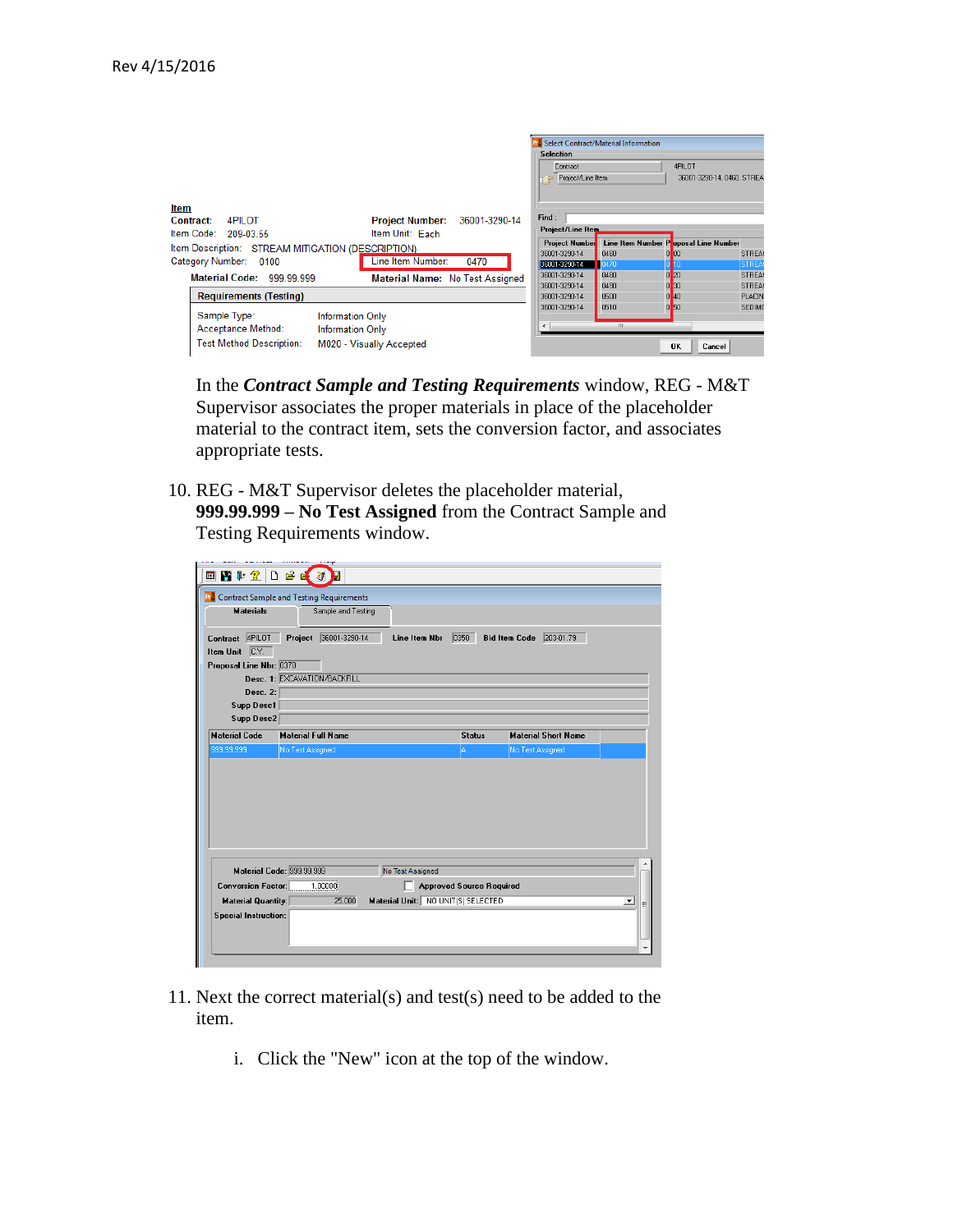ii. Enter material code, conversion factor, and Special Instruction (special instruction is optional) and save. NOTE: use zero conversion factor if you do not want money withheld from the contractor if all tests are not performed.

| 国内社会<br>$\Box$            | E.<br>19 刘目                                        |                                    |                                 |                                   |   |
|---------------------------|----------------------------------------------------|------------------------------------|---------------------------------|-----------------------------------|---|
|                           | <b>P.</b> Contract Sample and Testing Requirements |                                    |                                 |                                   |   |
| <b>Materials</b>          | Sample and Testing                                 |                                    |                                 |                                   |   |
| Contract 4PILOT           | Project 36001-3290-14                              | Line Item Nbr                      | 0350                            | 203-01.79<br><b>Bid Item Code</b> |   |
| C.Y.<br><b>Item Unit</b>  |                                                    |                                    |                                 |                                   |   |
| Proposal Line Nbr: 0370   |                                                    |                                    |                                 |                                   |   |
|                           | Desc. 1: EXCAVATION/BACKFILL                       |                                    |                                 |                                   |   |
| Desc. 2:                  |                                                    |                                    |                                 |                                   |   |
| Supp Desc1                |                                                    |                                    |                                 |                                   |   |
| Supp Desc2                |                                                    |                                    |                                 |                                   |   |
| <b>Material Code</b>      | <b>Material Full Name</b>                          |                                    | <b>Status</b>                   | <b>Material Short Name</b>        |   |
|                           |                                                    |                                    |                                 |                                   |   |
| 205.04.001                | Embankment Material (Unclassified)                 |                                    |                                 | <b>Unclass Embankment</b>         |   |
|                           | Material Code: 205.04.001                          | Embankment Material (Unclassified) |                                 |                                   |   |
| <b>Conversion Factor:</b> | 1.00000                                            |                                    | <b>Approved Source Required</b> |                                   |   |
| <b>Material Quantity:</b> |                                                    | Material Unit: Cubic Yard          |                                 |                                   | ᆂ |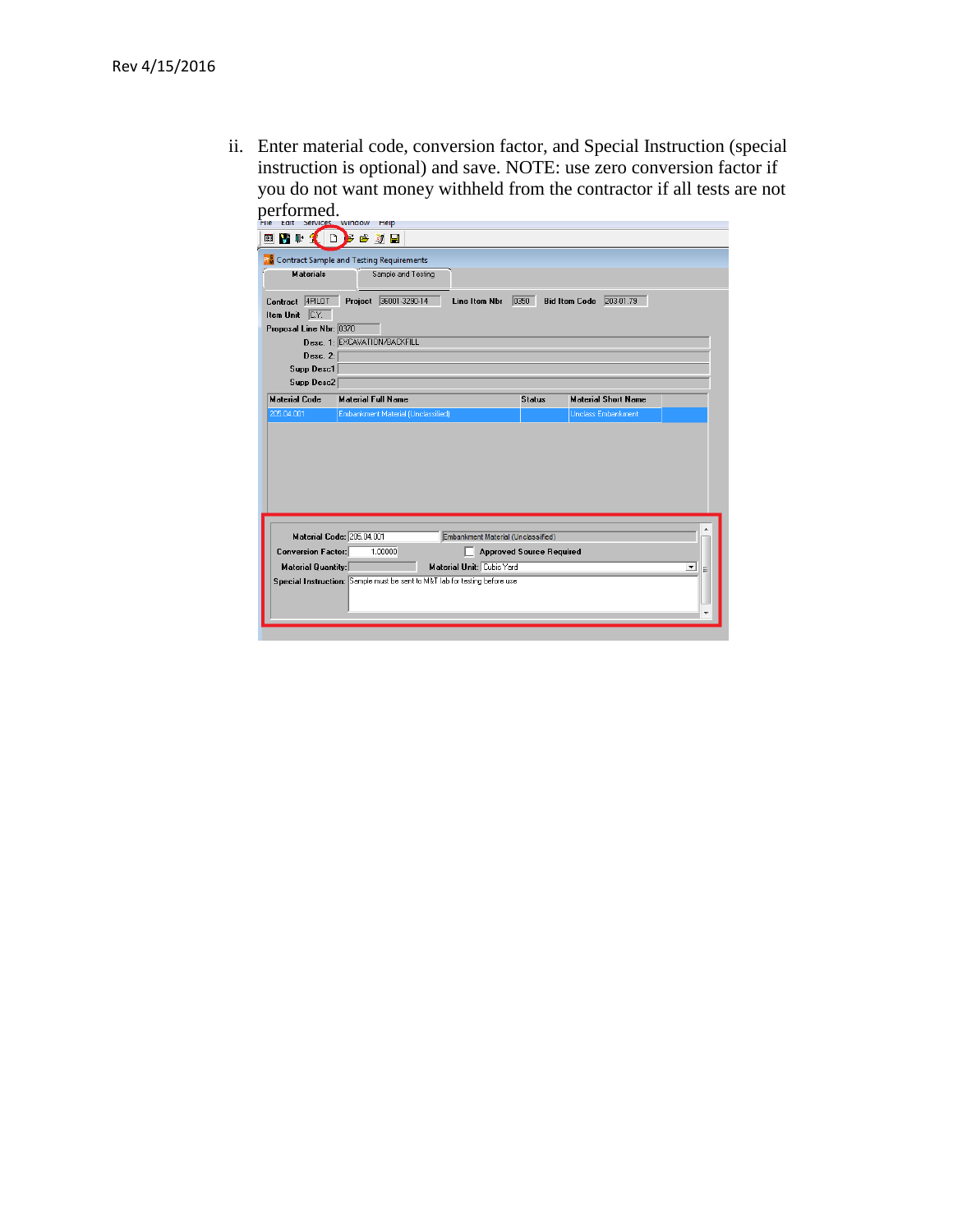iii. Next, click on the *Sample and Testing* tab. Select the new icon and enter data for each test that will be required for the material.

|                                                                     | <b>PM</b> Contract Sample and Testing Requirements |                                      |                      |                                      |                                           |                         |
|---------------------------------------------------------------------|----------------------------------------------------|--------------------------------------|----------------------|--------------------------------------|-------------------------------------------|-------------------------|
| Materials                                                           |                                                    | <b>Sample and Testing</b>            |                      |                                      |                                           |                         |
|                                                                     |                                                    |                                      |                      |                                      |                                           |                         |
| Contract 4PILOT                                                     | Project 36001-3290-14                              | Line Item Nbr                        |                      | 0350                                 | <b>Bid Item Code</b> 203-01.79            |                         |
| Item Unit C.Y.                                                      |                                                    |                                      |                      |                                      |                                           |                         |
| Proposal Line Nbr: 0370                                             |                                                    |                                      |                      |                                      |                                           |                         |
|                                                                     | Desc. 1: EXCAVATION/BACKFILL                       |                                      |                      |                                      |                                           |                         |
| Desc. 2:                                                            |                                                    |                                      |                      |                                      |                                           |                         |
| Supp Desc1                                                          |                                                    |                                      |                      |                                      |                                           |                         |
| Supp Desc2                                                          |                                                    |                                      |                      |                                      |                                           |                         |
| <b>Material Code</b>                                                | <b>Material Full Name</b>                          |                                      |                      | <b>Status</b>                        | <b>Material Short Name</b>                |                         |
| 205.04.001                                                          | Embankment Material (Unclassified)                 |                                      |                      |                                      | <b>Unclass Embankment</b>                 |                         |
|                                                                     |                                                    |                                      |                      |                                      |                                           |                         |
|                                                                     |                                                    |                                      |                      |                                      |                                           |                         |
| <b>Producer Supplier Code</b>                                       |                                                    | Sample Type                          |                      |                                      | Acceptance method                         | <b>Test Method</b>      |
|                                                                     |                                                    | Information Only                     |                      | Information Only                     |                                           | T100                    |
|                                                                     |                                                    | <b>Information Only</b>              |                      | <b>Information Only</b>              |                                           | <b>T88</b>              |
|                                                                     |                                                    | Information Only<br>Information Only |                      | Information Only<br>Information Only |                                           | T89<br>T99              |
|                                                                     |                                                    |                                      |                      |                                      |                                           |                         |
|                                                                     |                                                    |                                      |                      |                                      |                                           |                         |
|                                                                     | Sample Type: Information Only                      | $\vert$                              |                      |                                      | Acceptance Method: Information Only       | $\blacktriangledown$    |
|                                                                     | Test Method: 799                                   |                                      |                      |                                      | T99 - Moisture-Density Relations of Soils |                         |
|                                                                     | Sample Location: Placement Site                    |                                      | $\blacktriangledown$ | Rate                                 | 1<br>Samples per.:                        | Frequency<br>99,999.000 |
| <b>Sample Units:</b>                                                |                                                    |                                      | $\blacktriangledown$ |                                      | Sample Size:                              |                         |
| Producer Supplier Code:<br>Sample Responsibility: Project Inspector |                                                    |                                      | $\blacktriangledown$ |                                      |                                           |                         |

- iv. Repeat this process for additional materials linked to the item. Save.
- v. Continue the previous steps for all items with the 999.99.999 material code.
- 12. Once all instances of items with **999.99.999 – No Test Assigned** have been addressed, the REG - M&T Supervisor enters the *Contract Materials Ready* key date.